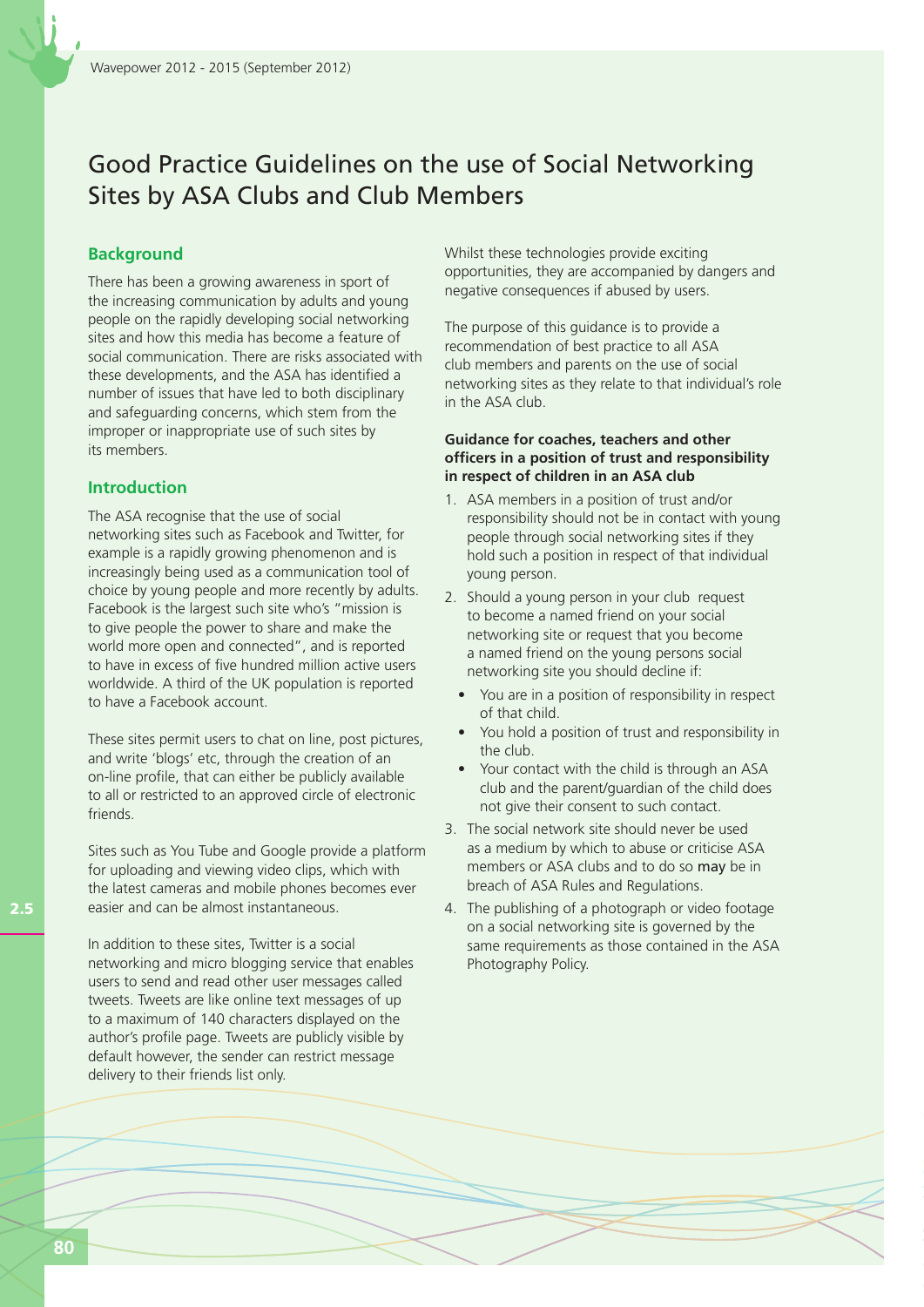#### **Guidance to coaches who have children that swim in the club where they coach.**

The issue has been raised that parents are becoming members of social networking sites that their children sign up to for security reasons to ensure the wellbeing of their own child by being able to view their child's site. This will give the parent access via their child's site to all children listed as friends of their child. It would not be appropriate for the ASA to prevent a parent who is also a coach in his/her child's club from using this form of protection for their child's online activities.

Therefore in such cases:

- The coach can have swimmers in the club on the site they are accessing, providing the ASA under 18 year old club members on the site are listed as friends of the coach's child;
- The coach concerned should not have direct contact with those swimmers through the social networking site;
- The coach should not accept such swimmers as friends on their home site; and
- The coach should inform the Club Welfare Officer of this arrangement.

#### **Coaches, teachers and officials who are under 18**

The ASA recognise social networking sites can be a useful tool for teachers, coaches and officials within ASA clubs to share information with other teachers, coaches or officials. If, however, the teacher, coach or official is under the age of 16 while they may be a colleague, the requirements of 1 and 2 above must be adhered to.

If the young coach/official is aged 16 or 17 it is the view of the ASA that to restrict the ability to share professional information with them from other coaches, teachers or officials may be detrimental in their professional development in their role in the ASA.

Therefore, in such cases, if the parent of a young person in a position of responsibility aged 16/17 and the young person themselves requests to have contact with an adult club officer or coach for the purposes of sharing professional information relevant to their role the club should:

- Gain written consent of the parent / quardian and young person to have such contact naming the individual adult and social networking site concerned.
- Ensure the named adult signs an agreement to keep the contact with the young person to matters relevant to the young person's professional role in the club.
- Ensure all such communications are shared with an identified 3rd person (e.g. the young person's parent / guardian or club Welfare Officer).
- Ensure that if the young person or the adult is found to be in breach, the above action must be taken by the club to address the concern and / or the breach referred to the ASA or the statutory agencies if appropriate.

### **Young Coaches aged 18 to 21**

The ASA recognise that many young coaches aged 18 to 21 will have been swimmers before becoming a coach and have been friends with their fellow swimmers, some of whom will be between the ages of 16/17. It is therefore plausible they will have those swimmers contact details and be friends on social media sites, and other methods of electronic communication.

For this purpose the ASA accepts it would be inappropriate to require such swimming friends to be removed from their social media sites.

Therefore in such cases:

- 1. If a coach aged 18 to 21 had friends on their social networking site that were / are swimmers aged 16/17 prior to undertaking the role of coach, the ASA do not expect them to remove those swimmers from their listed friends.
- 2. In such circumstances the coach is advised to inform the club Welfare Officer and head coach.
- 3. The head coach should make every effort to ensure the coach is not the primary coach for those specified young persons except on an occasional basis.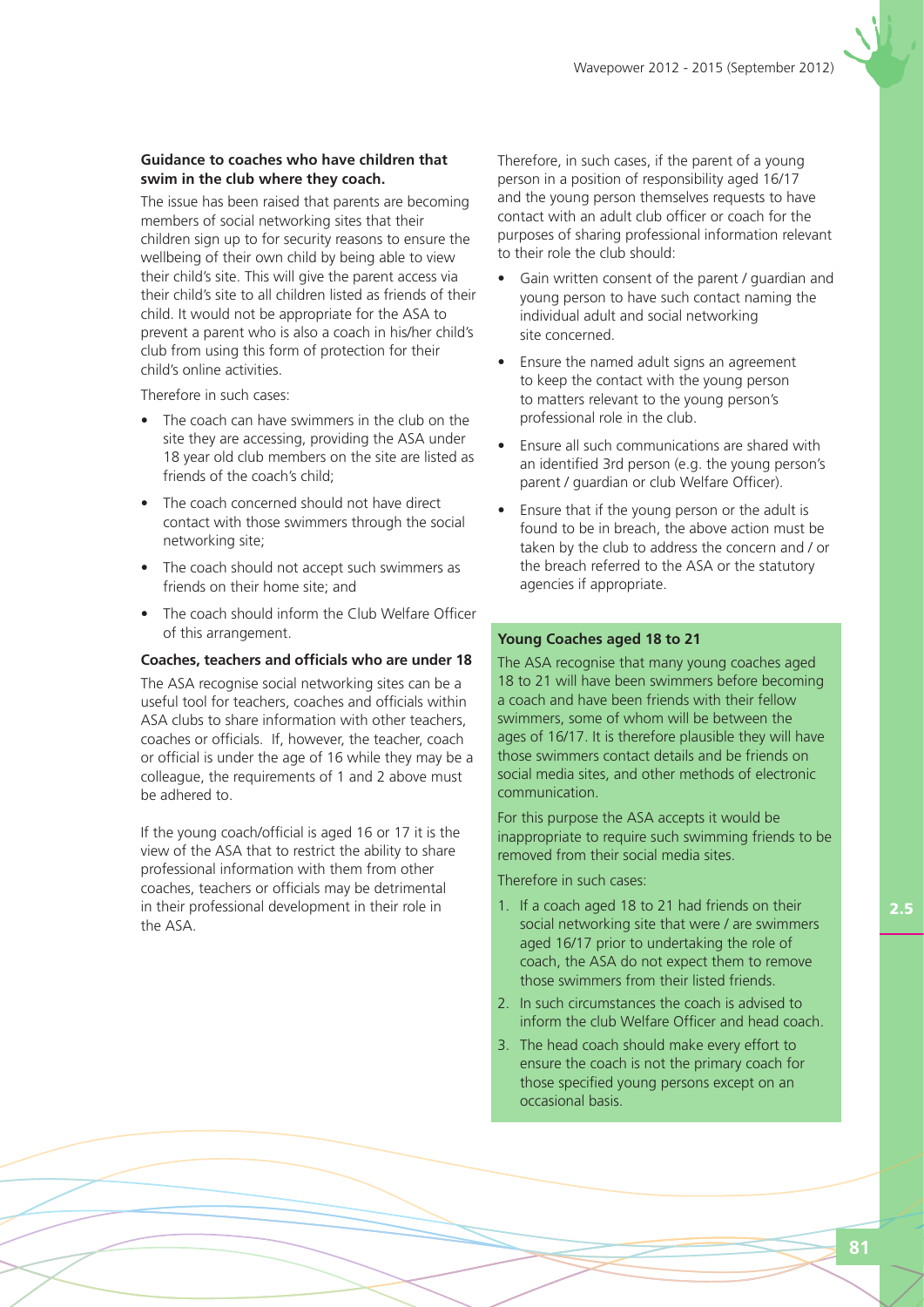#### **Guidance to ASA members under the age of 18**

- 1. Do not ask your club coach or teacher to be your social networking site friend – they will refuse as that would breach good practice.
- 2. Use the internet positively and do not place yourself at risk. Have a look at www.ceop.gov.uk for some useful tips.
- 3. Consider who you are inviting to be your friend and follow the good advice of the social networking sites to ensure you are talking to the person you believe you are talking to.
- 4. Always consider that any communication, comments, photos and video clips posted on a social networking site may be shared with persons other than those for whom it was intended.
- 5. Never share pictures of yourself or your friends that might reach other people that you do not wish to see them. Also never post or send any photographs, videos or make comments that may be:
	- hurtful, untrue and upsetting and you may regret sharing later on;
	- used by other people in a way you did not intend or want.
- 6. Do not put pictures of other club members on the site within the club setting as you may breach the ASA Photography Guidance. If you do wish to upload a picture you must get advice and consent of your parent, the other young person and their parent and a club officer before even considering uploading a photo. This will not prevent you having pictures of your swimming friends on your site taken outside of the sporting arena but it is good advice to always ensure they and their parents are happy with any picture you have of them on your site.
- 7. Always be aware that social networking sites are a method of communication like letter writing and the spoken word. They are bound by the same laws and rules. Such technology is instant and this allows you as the user to react in the 'heat of the moment', where in the past you would have been required to write a letter, which would have taken time and allowed for you to think again before sending. So never place a comment on the internet that you would not put in writing or say to the individual concerned face to face as to do so may not only breach ASA Policy but also the law.

### **Guidance to parents of ASA members under the age of 18**

There have been occasions where parents of ASA members have used social networking sites to criticise or verbally abuse swimming clubs, its officers, officials, coaches, teachers, and swimmers in an inappropriate and unacceptable manner. This has in some cases led the person who is subject of the verbal abuse to take action through statutory agencies or statutory legislation to address the comments made.

The ASA have produced a parent's code of conduct, which can be found in Wavepower. Section 6 of Wavepower states that parents are expected to:

"Behave responsibly as a spectator at training and treat swimmers, coaches, committee members and parents of yours and other clubs with due respect meeting the ASA commitment to equality".

Parents should be aware that posting messages, comments or any other media on a social networking site that breaches the above requirement of a parent in an ASA club may breach the ASA Parents Code of Conduct.

### **Social networking services, social media and sport: Guidelines for safeguarding children and young people"**

The CPSU Briefing Document "Social networking services, social media and sport: Guidelines for safeguarding children and young people" gives more in depth guidance on social networking sites and can be accessed via the Child Protection in Sport Unit website at www.cpsu.org.uk.

Further to the above the ASA Web Team has produced a user guide for parents and swimmers for Twitter, which is available to view on the ASA website at www.swimming.org.